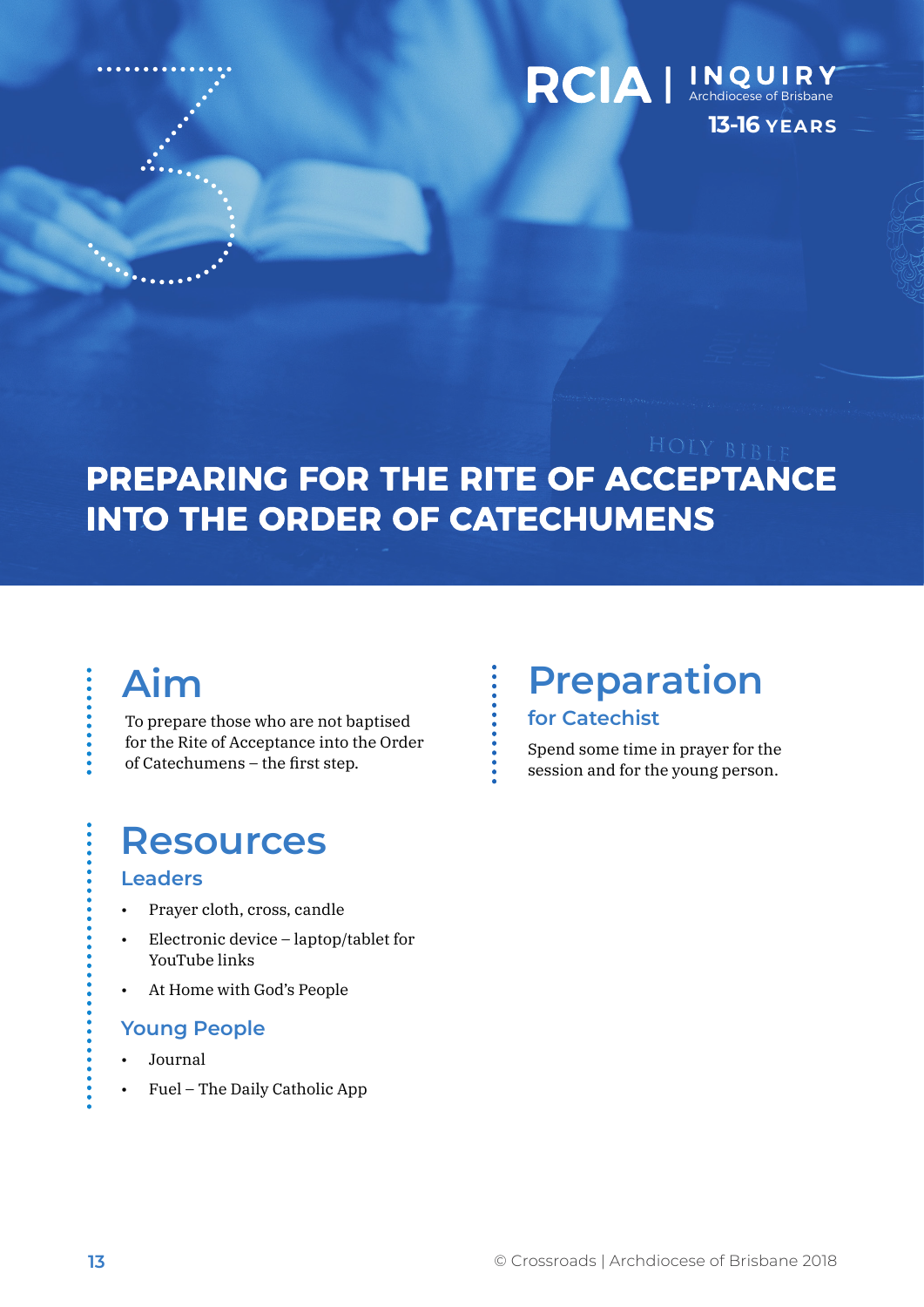## **Background Information for Catechist**

The Acceptance into the Order of the Catechumens is the liturgical rite marking the beginning of the catechumenate. The young person expresses their intention to respond to God's call and the Church accepts. Therefore, it is important to celebrate this rite with the community. However it is not necessary to hold this rite in front of the whole congregation if the young person is only comfortable celebrating with family, close friends and sponsor/catechist.

#### $\alpha$ RCIA 250

It is important that this rite be celebrated with an actively participating but small congregation, since the presence of a large group might make the children uncomfortable.

Readings that can be used during the rite outside of Sunday Mass are as follows:

- First Reading: Genesis 12:1-4a
- Psalm: Psalm 33:4-5
- Gospel Acclamation: We have found the Messiah: Jesus Christ, who brings us truth and grace.
- Gospel: John 1: 35-42

If the young person is comfortable being presented during a Sunday Mass, the second option is to hold the Rite of Acceptance into the Order of Catechumens during the celebration of the Sunday Eucharist.

To commemorate the Rite of Acceptance, the young person may be presented with a Catholic Youth Bible and a Mass book.

### **For those already baptised in another Christian tradition**

The candidates who have already been baptised in another Christian tradition are invited to come forward during a Mass and receive a blessing. They do not participate in the Rite of Acceptance into the Order of Catechumens. The moment the young person is received into the catechumenate, he/she becomes part of the Catholic community.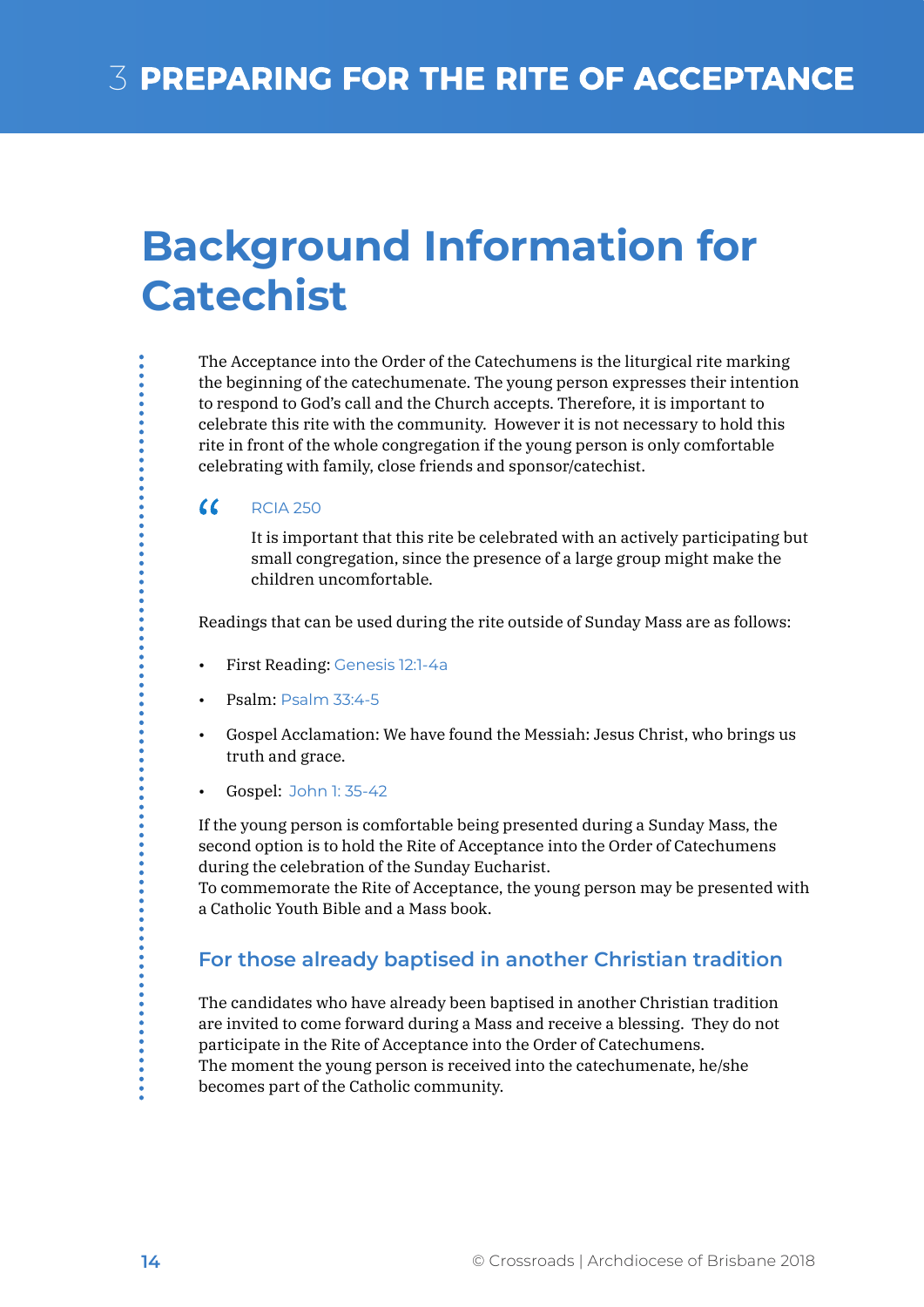## **3 PREPARING FOR THE RITE OF ACCEPTANCE**



# **Follow up from last session**

Check to see if there were any questions or comments from the previous session or from the Journal Activity.



# **Exploring**

This rite marks an important step in the journey for the young person. It is a step from being an Inquirer to becoming a Catechumen, that is a person who is preparing to become Christian. This also means being accepted into the parish community.

Why do you want to become a Christian?

Why do you think it would be a good thing to become a Christian?

Why do you think it would be a good thing to believe in Jesus?

### **Rite**

RCIA 257

The priest will invite the candidates, parents and sponsors to come forward.

The priest will ask the following questions:

What do you want to become?

*A Christian.*

Why do you want to become a Christian?

*Because I believe in Christ.*

What do you gain by believing in Christ? 읏

#### *Eternal Life*

Affirmation by the parents (or Sponsor if given the authority by the parent) Signing of the candidates with the cross.

Rehearse the questions that are asked during the ritual. Remind the young person about all the practical information, such as the date and time this will all take place.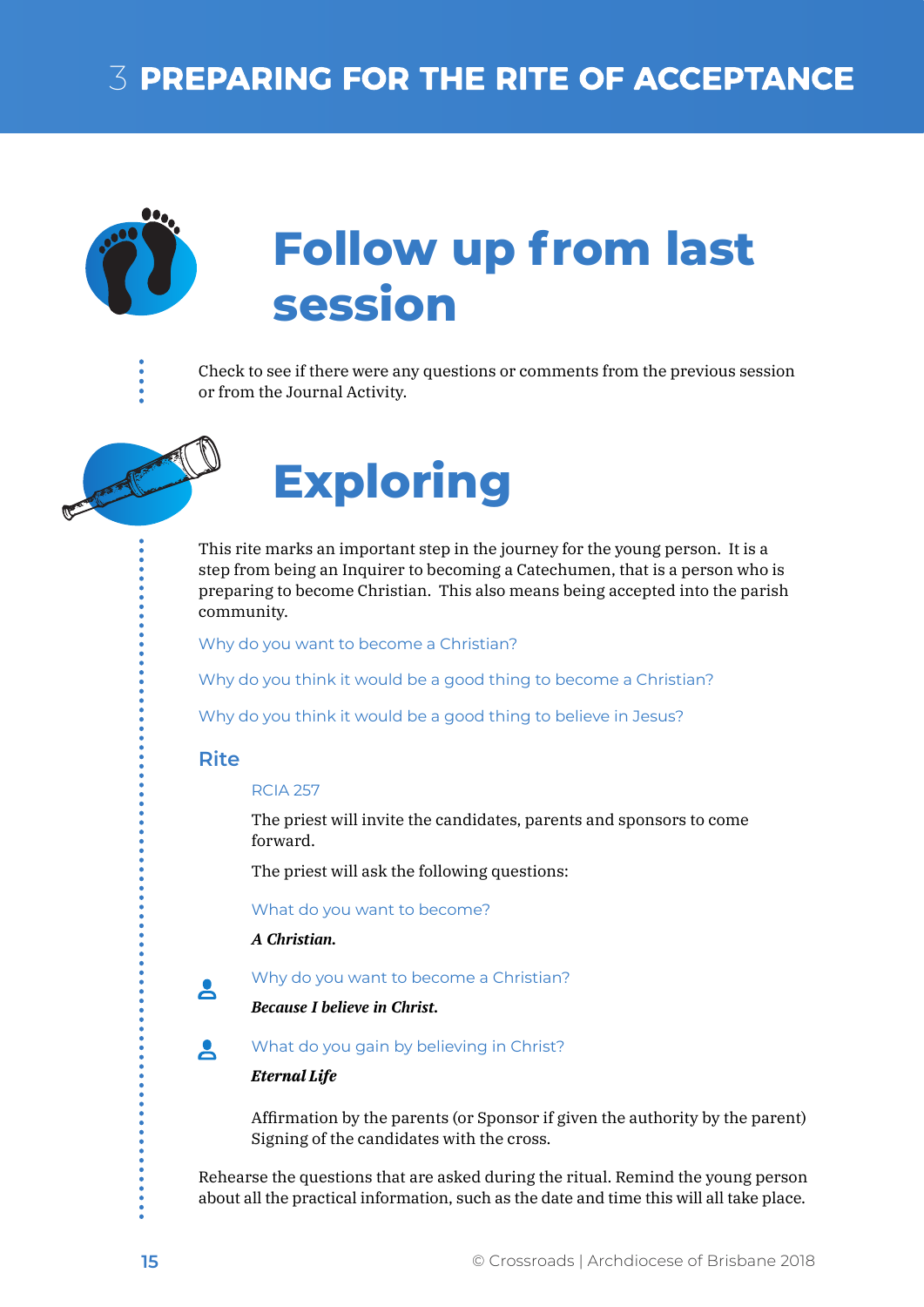## **3 PREPARING FOR THE RITE OF ACCEPTANCE**



## **Scripture and prayer**

## Scripture

Light a candle before reading the scripture below. (This reading will be read at the rite, if the Sunday readings are not used.)

Ask the young person to sit quietly and listen to the words.

#### $m$ John 1:35-42

The First Disciples of Jesus

The next day John again was standing with two of his disciples, and as he watched Jesus walk by, he exclaimed, "Look, here is the Lamb of God!" The two disciples heard him say this, and they followed Jesus. When Jesus turned and saw them following, he said to them, "What are you looking for?" They said to him, "Rabbi" (which translated means Teacher), "where are you staying?" He said to them, "Come and see."

They came and saw where he was staying, and they remained with him that day. It was about four o'clock in the afternoon. One of the two who heard John speak and followed him was Andrew, Simon Peter's brother. He first found his brother Simon and said to him, "We have found the Messiah" (which is translated Anointed). He brought Simon to Jesus, who looked at him and said, "You are Simon son of John. You are to be called Cephas" (which is translated Peter).

Following a couple of minutes of silence to reflect on the scripture, invite the young person to say a word or two from the passage that is meaningful for them.

What struck you about this scripture?

What is one important message for you in this scripture passage?

## Music

I Will Follow – Chris Tomlin https://www.youtube.com/watch?v=kgqD\_HQQir0 Video **Link 3.1**